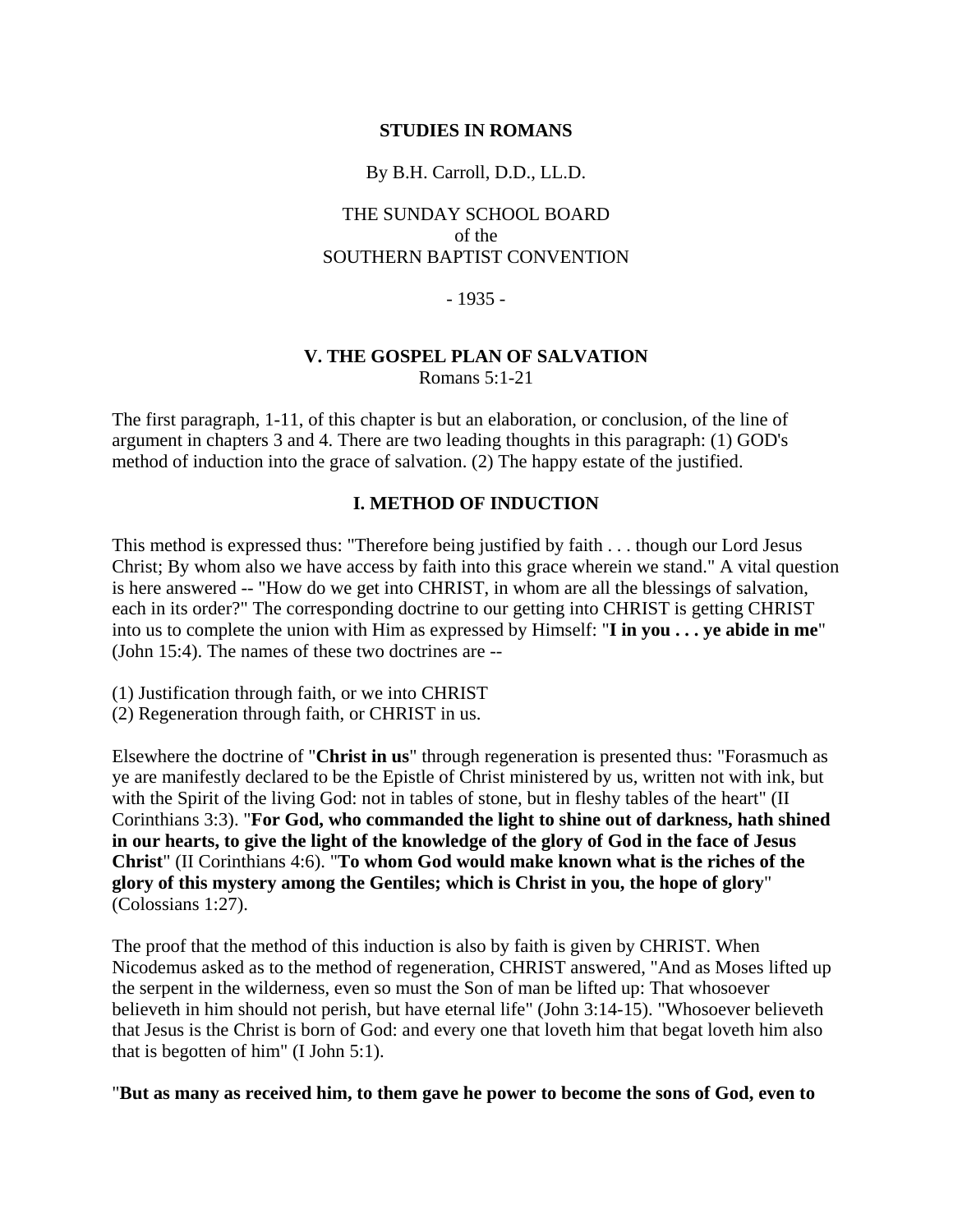**them that believe on his name: Which were born, not of blood, nor of the will of the flesh, nor of the will of man, but of God**" (John 1:12-13). "**For ye are all the children of God by faith in Christ Jesus**" (Gal. 3:26).

# **II. THE HAPPY ESTATE OF THE JUSTIFIED**

1. The justified truly have peace legally in GOD's eyes as soon as they are justified. So one may be justified in fact sometime before he realizes the peace to which justification entitles, as the experience of many Christians shows. It is GOD's purpose that we should realize it, and the sooner the better. To affirm that our subjective perception of an external act is necessarily simultaneous with the act is to limit the existence of things to our knowledge of things. So we may express the understanding of the text by saying that it is both an affirmation: "We have peace"; that is, justification now entitles to peace, but we need to lay hold of it. The fallacy of the affirmation consists of confounding justification, which is GOD's act, with subjective peace, which is our experience. Objective peace, legal peace, necessarily accompanies justification, but it may not be subjective. The battle of New Orleans was fought after the treaty of peace was signed, because Sir Edward Packenham and General Jackson did not know a treaty of peace had been agreed upon.

2. I will name in order all the elements of the happy estate of the justified:

- (1) Peace with GOD.
- (2) Joy in hope of the glory of GOD
- (3) Joy in tribulation, because of the fruits which follow.
- (4) The gift of the HOLY SPIRIT
- (5) The love of GOD shed abroad in our hearts, by that given SPIRIT
- (6) The assurance that the justified shall be saved from the wrath to come, because:
- (a) If reconciled, when enemies, much more will He continue salvation to friends.
- (b) If reconciled through His death, much more will He alive deliver us from future wrath.
- (7) Joy in GOD the Father, through whose Son we receive the reconciliation.

# **III. THE JUSTIFIED ARE SURE OF SALVATION**

By a new line of argument the Apostle conveys assurance of salvation to the justified.

1. An argument based on our seminal relations to the two Adams -- This great doctrine is expressed thus: "**Wherefore, as by one man sin entered into the world, and death by sin; and so death passed upon all men, for that all have sinned**" (5:12). "**Therefore as by the offence of one judgment came upon all men to condemnation; even so by the righteousness of one the free gift came upon all men unto justification of life. For as by one man's disobedience many were made sinners, so by the obedience of one shall many be made righteous**" (5:18- 19). If we combine the several thoughts into one great text we have this: By one offense of one man, condemnation came upon all men. So by one act of righteousness of one Man, justification unto eternal life comes upon all men who by one exercise of faith lay hold on him who wrought the one act of righteousness.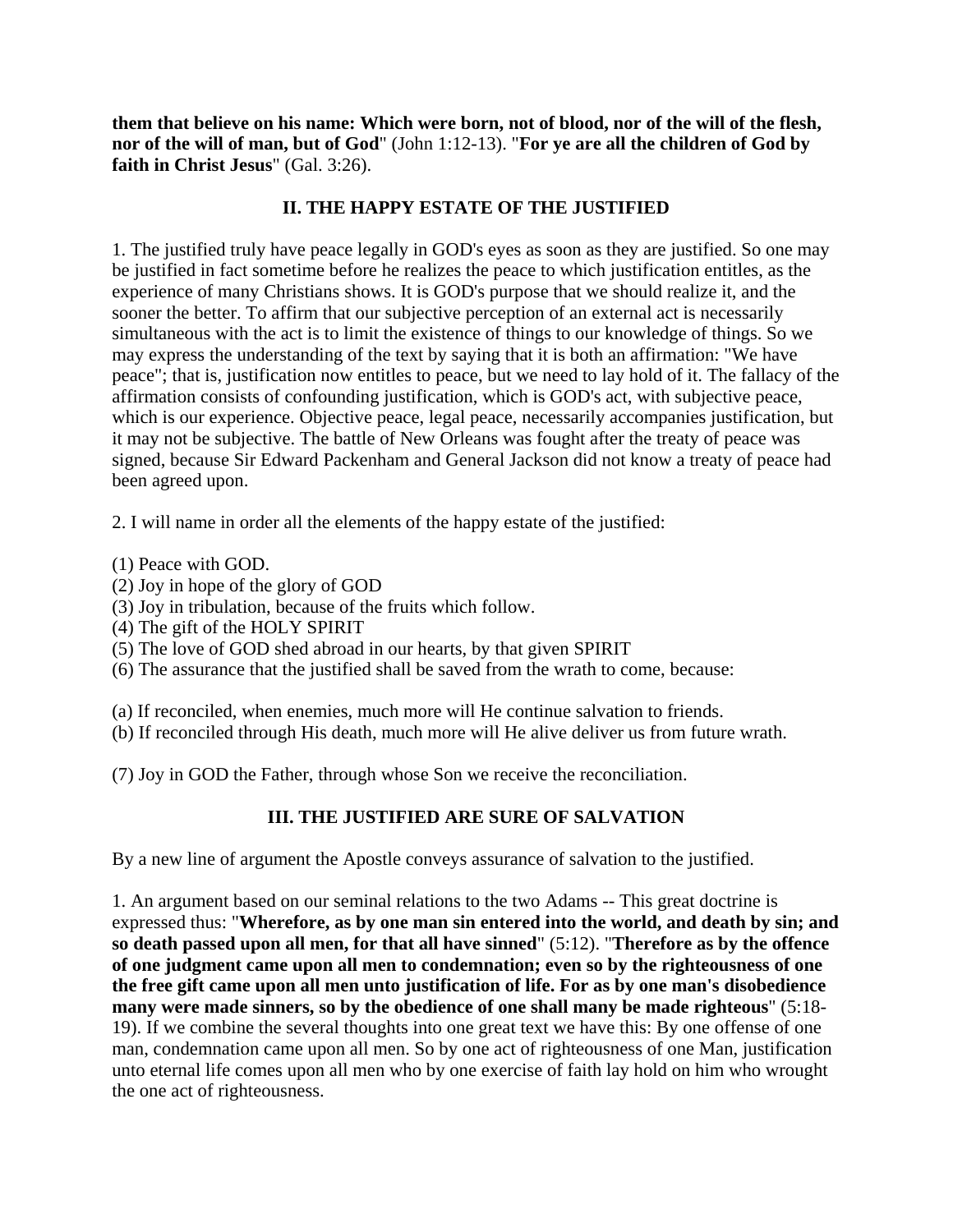2. This text startlingly offends and confounds the reasonings of the carnal mind which says:

(1) One may not be justly condemned for the offense of somebody else, but only for his own offense; nor justified by the righteousness of somebody else, but by his own righteousness.

(2) Condemnation must come from all offenses, not just one; and justification must be based on all acts of righteousness, not just one.

(3) To base a man's condemnation or justification on the act of another destroys personal responsibility.

(4) The doctrine of imputing one man's guilt to a Substitute tends to demoralization, in that the real sinner will sin the more, not being personally amenable to penalty.

(5) The doctrine of pardoning a guilty man because another is righteous turns loose a criminal on society.

(6) The whole of it violates that ancient law of the Bible itself: Thou shalt justify the innocent and condemn the guilty.

If the Gospel plan of salvation, fairly interpreted, does destroy personal responsibility, does tend to demoralize society, does encourage to sin the more, does turn criminals loose on society, does not tend to make its subjects personally better, it is then the doctrine of the devil and should be hated and resisted by all who respect justice and deprecate iniquity. But the seminal idea of condemnation and justification grows out of relations to two respective heads, and it results from varieties in creation, thus:

(a) GOD created a definite number of angels, just so many at the start, never any more or less, a company, not a family, incapable of propagation, being sexless, without ancestry or posterity, without brother or sister or other ties of consanguinity, each complete in himself, and hence no angel could be condemned or justified for another's act. The act of every angel terminates in himself. Therefore, there can be no salvation for a sinning angel. And hence our Saviour "**took not on him the nature of angels**."

(b) But GOD also created a different order of beings, at the start just one man, having potentially in himself an entire race -- a countless multitude to be developed from him. And in propagating the race he transmitted his own nature, and through heredity his children inherited that nature. No act of any human being arises altogether from himself or can possibly terminate in himself. In considering heredity, Oliver Wendell Holmes has said, "Man is an omnibus in which all his ancestors ride." Moreover, man was created to be a social being, from which fact arises the necessity of human government whether in legislative, judicial or executive power. The mind can conceive of only one human being whose act would terminate in himself, and under the following conditions alone: He must be without ancestry, without capacity of posterity, without kindred in any degree, without relation to society, living alone on an island surrounded by an ocean whose waves touched no other shore from which society might come. How much more the head in whom potentially and legally was the race could not do an act that would terminate in himself!

(c) The creature cannot deny GOD's sovereign right to create this variety of moral beings, angels and man.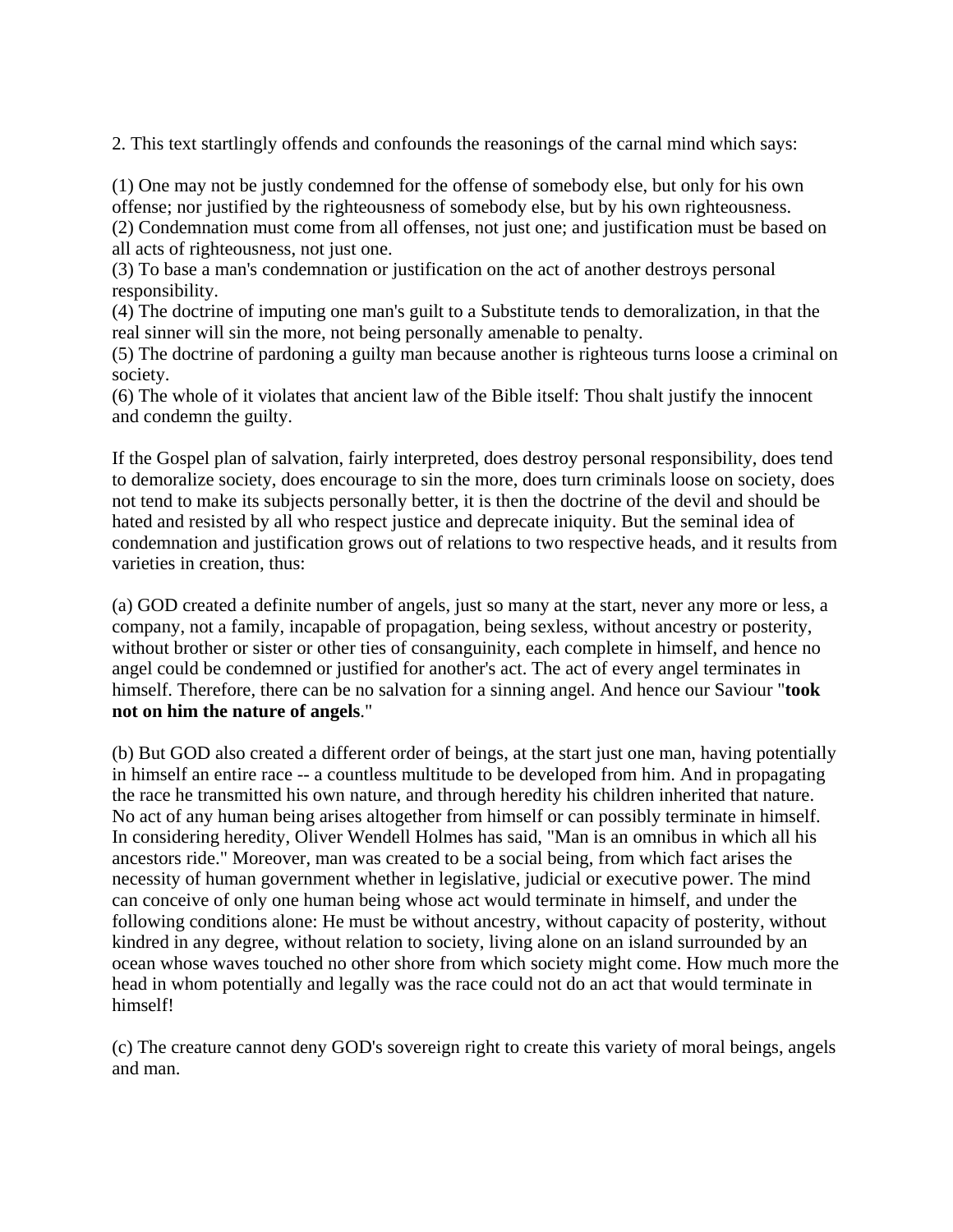(d) Nature does not exempt children from the penalty of heredity.

(e) Human law neither exempts children from legal responsibility of parents nor acquits criminals because of hereditary predispositions.

The context bases the condemnation of all men on the ground that all sinned in Adam, the head, and so having sinned in him they all died in him. The context, "**And so death passed upon all men**" (even those who had not sinned after the similitude of Adam's transgression) is the distinct proof of our proposition. Only one person ever sinned the sin of Adam and that was Adam himself, the head of the race. Now as proof that his posterity sinned after the similitude of his sin; that is, they sinned not as the head of a race, but from depravity -- an inherited depravity. Adam did not have that inherited depravity. GOD made him upright.

Whenever I commit a sin, I do not commit that sin from the standpoint of Adam, but I commit it on account of an evil nature inherited from Adam, and that sin is not after the similitude of Adam's transgression. Moreover, if I commit a sin, the race is not held responsible for my sin, because I am not the head of the race. The race does not stand or fall in me. Thus there are two particulars in which sins which we commit are not after the similitude of Adam's sin, and yet, says the Apostle, with his inexorable logic, ". **. . even over them that had not sinned after the similitude of Adam's transgression, who is the figure of him that was to come**." The law was executed on every one of them; they died. Sin condemns on the ground of the solidarity of the law, the unity of the law. "**For whosoever shall keep the whole law, and yet offend in one point, he is guilty of all**" (James 2:10).

Human law in this respect conforms to divine law. If a man be law-abiding fifty years and then commits one capital offense, his previous righteousness avails him nothing. Nor does it avail that he was innocent of all other offenses. If a man were before a court charged with murder, he would derive no benefit by proving that he had not been guilty of theft. If he were guilty on the score of murder, his life is forfeited. That is on account of the solidarity of the law. Nor does it avail a man anything in a human court that he was tempted from without. So Adam vainly pleaded, "**The woman... gave me of the tree, and I did eat**."

#### **IV. THE SEMINAL IDEA OF SALVATION (5:12-21)**

1. The one offense committed by the first Adam was his violation of that test, or prohibition, "**But of the tree of the knowledge of good and evil, thou shalt not eat of it; for in the day that thou eatest thereof thou shalt surely die**" (Genesis 2:17). Adam was told that he was not to eat of the tree of death, nor was he to experimentally know the difference between good and evil. In other words, he was an anti-prohibitionist. The law commenced with an absolute prohibition, and it did not avail Adam a thing to plead personal liberty. Race responsibility rested on Adam alone. It could not possibly have rested on Eve, because she was a descendant of Adam, just as much as we are. GOD created just one man, and in that man was the whole human race, including Eve. Later he took a part of the man and made a woman, and the meaning of the word "woman" is "derived from man." When Adam saw her, he said, "Isshah," woman, which literally means derived from man. As she got both her soul and body from the man, being his descendant, it was impossible that the race responsibility should rest on her.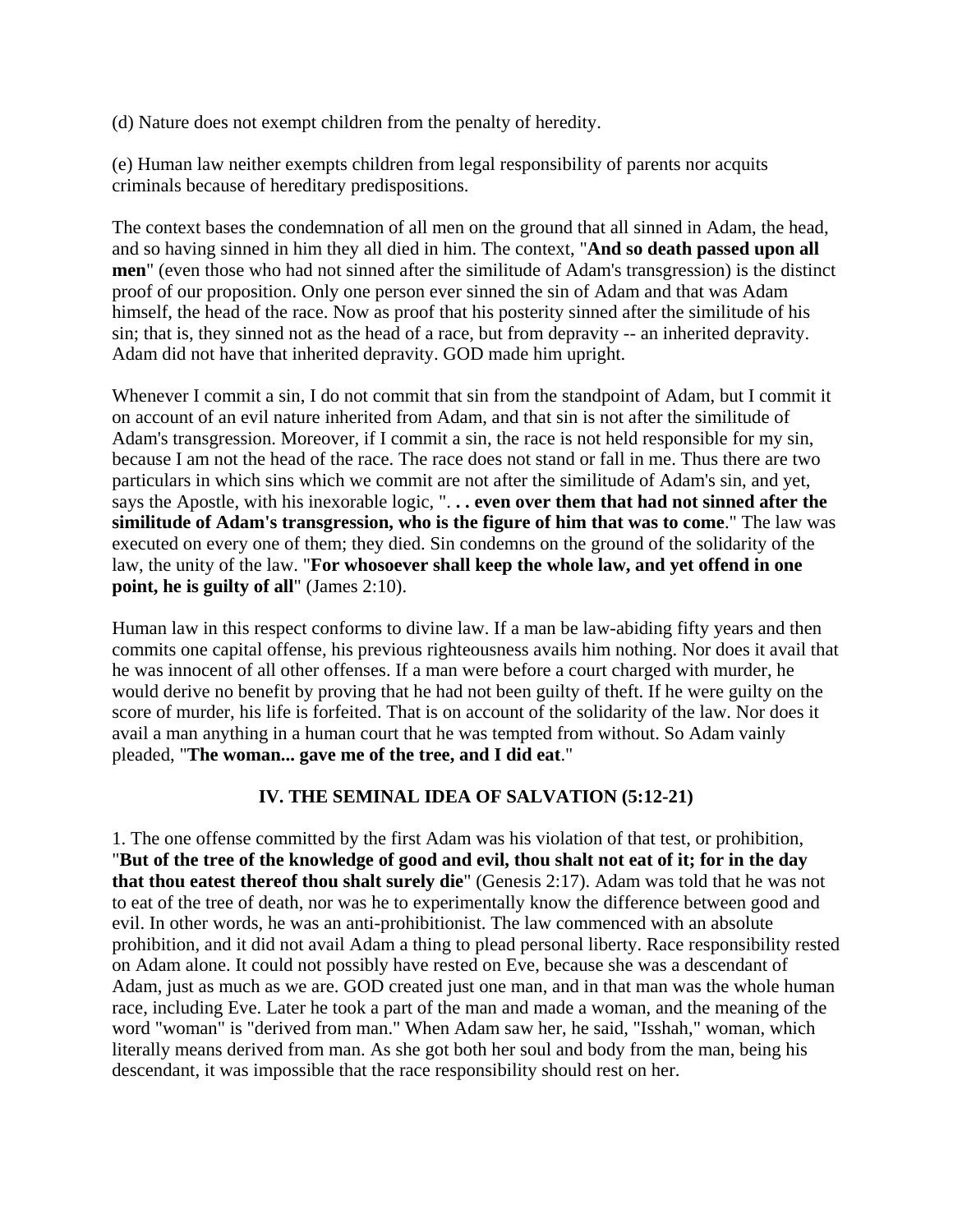If Eve alone had sinned, the race would not have perished. She would have perished, but not the race. The race was in Adam. GOD could have derived another woman from him like that one. He had the potentiality in him of all women as well as all men. Some error has arisen from holding Eve responsible, such as the error of pointing the finger at the woman and saying, "You did it!" The text says, "By one man's offense" and not by one offense of one woman. That Eve sinned there is no doubt; she was in the transgression. To the contrary, history shows that GOD connects salvation with the woman, and not damnation. He said that the Seed of the woman shall bruise the serpent's head. There we have the promise of grace. And he could not have said the seed of the man, for, if one be the seed of a man, he inherits the man's fallen nature.

2. This fact has a mighty bearing on the Second Adam -- When the Second Adam came, the first and virtually essential proof was that a woman was his mother, but no man was His Father -- GOD was His Father. If a man had been His Father, He would Himself have been under condemnation through a depraved nature. Mary could not understand the announcement that she should become the mother of a Saviour who would be the "**Son of God**," since she had not yet married, until the angel exclaimed: "**And the angel answered and said unto her, The Holy Ghost shall come upon thee, and the power of the Highest shall overshadow thee: therefore also that holy thing which shall be born of thee shall be called the Son of God**" (Luke 1:35). Hence, whoever denies our LORD's birth of a virgin and that he was sired by the MOST HIGH denies the whole plan of salvation and is both the arch liar of the world and anti-Christ. The essential deity of our LORD and His incarnation constitute the bed-rock of salvation. It is the first, most vital, most fundamental truth. No man who rejects it can be a Christian or should be received as a Christian for one moment. (See John 1:1, 14; I John 4:1-3; Philippians 2:6-8; I Timothy 3:16.)

But this question comes up, "Did not JESUS derive his human nature, through heredity, from his mother; since she was a descendant of fallen Adam, how could her Son escape a depraved nature?" This is a pertinent question and a very old one. It so baffled Romanist theologians that they invented and issued under papal infallibility the decree of "The Immaculate Conception," meaning not only that JESUS was born sinless, but that Mary herself was born sinless, which of course only pushes back the difficulty one degree. Their invention was purely gratuitous. There is nothing in the case to call for a sinless mother. Depravity resides in the soul. The soul comes, not from the one who conceives, but from the one who begets. This is the very essence of the teaching in the passage cited from Luke. The sinlessness of the nature of JESUS is expressly ascribed to the Sire: "**That holy thing which shall be born of thee shall be called the Son of God**." And it is the very heat of Paul's entire biological, or seminal, idea of salvation; that is, life from a seed. The seed is in the sire. The first Adam's seed is unholy; the Second Adam's seed is holy. Hence, the necessity of the SPIRIT birth. So is our LORD's teaching in John 3:36; 8:44; and I John 3:9, and the parable of the Tares with its explanation, Matthew 13:24-30, 36-43, and especially I Peter 1:23: "**Being born again, not of corruptible seed, but of incorruptible, by the word of God, which liveth and abideth for ever**." The propriety of salvation by the Second Adam lies in the fact that we were lost through the first Adam. All the criticism against substitutionary, or vicarious, salvation comes from a disregard of this truth.

3. CHRIST met all the law requirements as follows:

(1) By holiness of nature -- starting holy.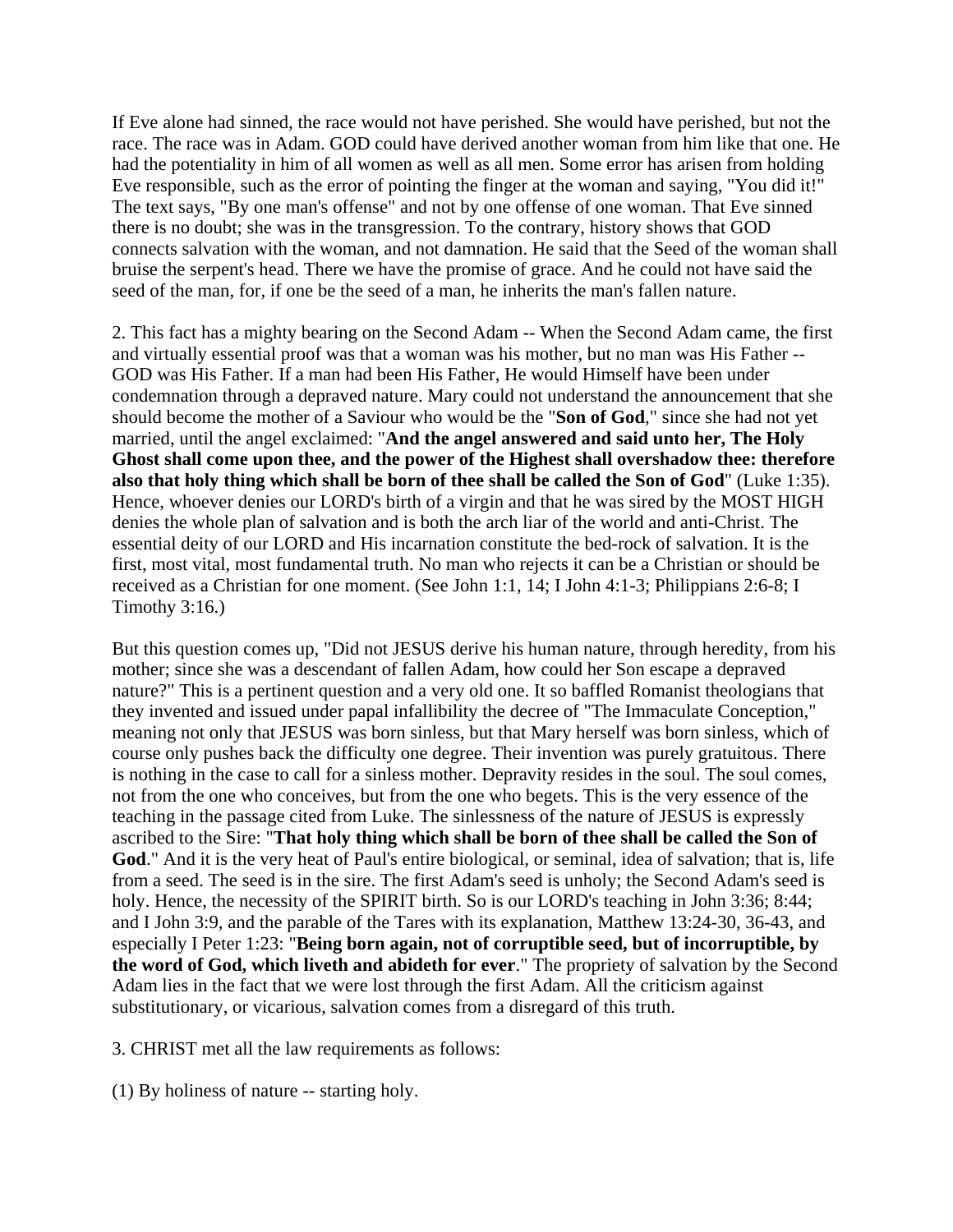(2) By obeying all its precepts.

(3) By fulfilling its types.

(4) By paying its penalty.

The value of the first three items is that they qualified Him to do the fourth. If He had been either unholy in nature or defective in obedience, He would have been amenable to the penalty for Himself. But having holiness in His own nature and His perfect obedience exempting Him from penalty on His own account, He could be the sinner's Substitute in death and judgment: "For he hath made him to be sin for us, who knew no sin: that we might be made the righteousness of God in him" (II Corinthians 5:21). ". **. . ye were... redeemed . . . with the precious blood of Christ, as of a lamb without blemish and without spot**" (I Peter 1:18-19). If He answered not to the types, He could not be the MESSIAH.

CHRIST's one act of righteousness, which is the sole ground of our justification, is His vicarious death on the cross. No one ought to preach at all -- having no Gospel message -- if he does not comprehend this with absolute definiteness. If we attribute our justification to CHRIST's holiness, or to His perceptive obedience, or to His Sermon on the Mount, or to His miracles, or to His Kingly or Priestly reign in Heaven, where He is now, or if we locate that one act of righteousness anywhere in the world except in one place and in one particular deed, we ought not to preach.

The one act of righteousness -- the sole meritorious ground of justification -- is our LORD's vicarious death on the cross, suffering the death penalty of divine law against sin.

This death was a real sacrifice and propitiation Godward, so satisfying the law's penal sanctions in our behalf as to make it just for GOD to justify the ungodly. Our LORD's incarnation, with all His work antecedent to the cross, was but preparatory to it, and all His succeeding work consequential. His exaltation to the throne in Heaven, His priestly intercession, and His coming judgment flowing from His obedience "**unto death, even the death of the cross**" (Philippians 2:8-9).

# **V. THE PARTICULAR PROOF OF THIS ONE ACT OF RIGHTEOUSNESS FROM BOTH TESTAMENTS IS AS FOLLOWS**

# 1. Proof from the Old Testament

(1) The establishment of the throne of grace, immediately after man's expulsion from paradise, where GOD dwelt between the cherubim, east of the Garden of Eden, as a Shechinah, or Swordflame, to keep open the way to the tree of life (Genesis 3:24) and was there acceptably approached only through the blood of an innocent and substitutionary sacrifice (Genesis 4:3-4; compare Revelation 7:14; 22:14), which mercy-seat between the cherubim was to be approached through sacrificial blood, just as described in that part of the Mosaic Law prescribing the way of the sinner's approach to GOD (Exodus 25:17-22).

(2) In the four most marvelous types:

a. The Passover-lamb whose blood availed when JEHOVAH saw it (Exodus 12:13, 23) showing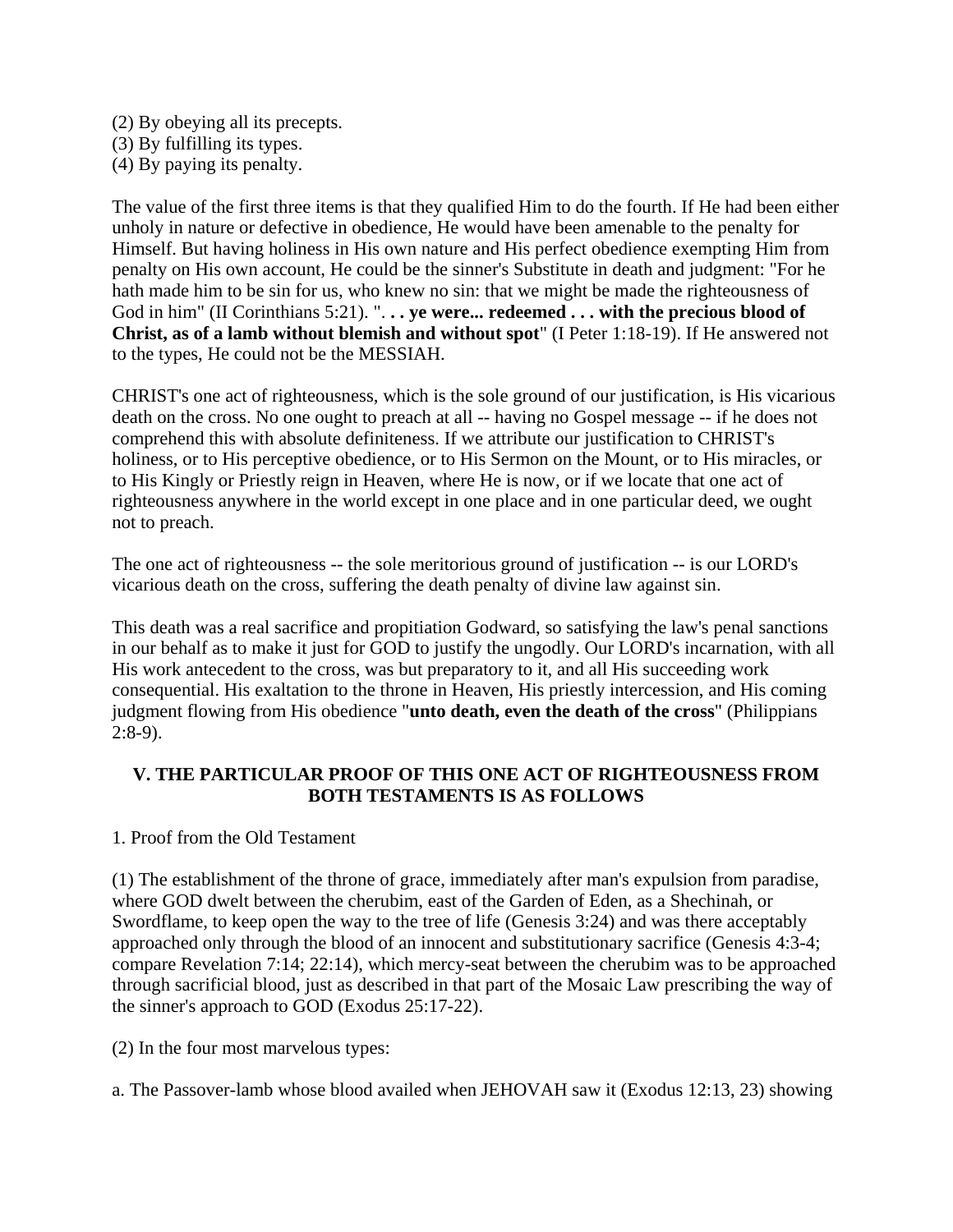that the blood propitiated GOD-ward. (See I Corinthians 5:7).

b. In the kid on the great Day of Atonement (Leviticus 16) which shows that the expiatory blood must be sprinkled on the mercy-seat between the cherubim as the basis of atonement. c. In the red heifer, burned without the camp, and whose ashes, liquefied with water, became a portable means of purification (Numbers 19:2-6, 9, 17-18 with Hebrews 9:13), representing that

first and cleansing element of regeneration in which the HOLY SPIRIT applies CHRIST's blood. (See Psalm 51:2, 7; Ezekiel 36:25; John 3:5 [born of water and SPIRIT]; Ephesians 5:26; Titus 3:5.)

d. The brazen serpent, fused in fire and then elevated to be seen, which shows that the expiatory passion, a fiery suffering, must be lifted up in preaching, as the object of faith and means of healing, Numbers 21:9, explained in John 3:14-16; 12:23-33; Gal. 3:1.

(3) In such striking passages as Isaiah 53:4-11 -- Compare the Messianic prayer: "**Deliver my soul from the sword**" (Psalm 22:20), with the divine response, "Awake, O sword, against my shepherd, and against the man that is my fellow, saith the LORD of hosts" (Zechariah 13:7a), and hear the sufferer's outcry: "**My God, my God, why hast thou forsaken me?**" (Psalm 22:1 and Matthew 27:45-46). When these passages are compared with Isaiah 53:5-10, Romans 3:25; II Corinthians 5:21 and I Peter 2:24, it cannot be reasonably questioned that He died under the sentence of GOD's law against sin, and that this death was propitiatory toward GOD and vicarious toward man, and is the one act of righteousness through which our justification comes.

## 2. Proof from the New Testament

Some of the New Testament passages, including several already given, our LORD's own words in instituting the Memorial Service: "**This is my body which is given for you . . . This cup is the new testament in my blood, which is shed for you . . . which is shed for many**" (Luke 22:19-20; Mark 14:24). (We need to add only Romans 3:25; I Corinthians 1:30; 5:7; I Peter 1:18-19; 2:24 and Hebrews 10:4-14).

The combined text, "One exercise of faith," means that unlike sanctification, justification is not progressive, but is one instantaneous act; GOD justifies, and our laying hold of it is a simple definite transaction. One moment we are not justified; in the next moment we are justified. One look at the brazen serpent brought healing. Zacchaeus went up the tree lost, and came down saved. The dying thief at one moment was lost, and the next heard the words: "**Today shalt thou be with me in Paradise**." At midnight the lost jailer was trembling; just after that he was rejoicing, believing in GOD with all his house. There is no appreciable time element in the transition from condemnation to justification.

Considering CHRIST as a gift, how long does it take to receive Him?

Considering Him as a promise, how long to trust?

Considering CHRIST as the custodian of an imperilled soul, how long to commit it to Him? Considering the union between CHRIST and the sinner as an espousal (II Corinthians 11:2), how long to say: "I take Him?"

As a marriage between man and woman is a definite transaction, consummated when he says, "I take her to be my lawful wife," and when she says, "I take him to be my lawful husband," so by one exercise of faith we take CHRIST as our LORD. But as sanctification is progressive, we go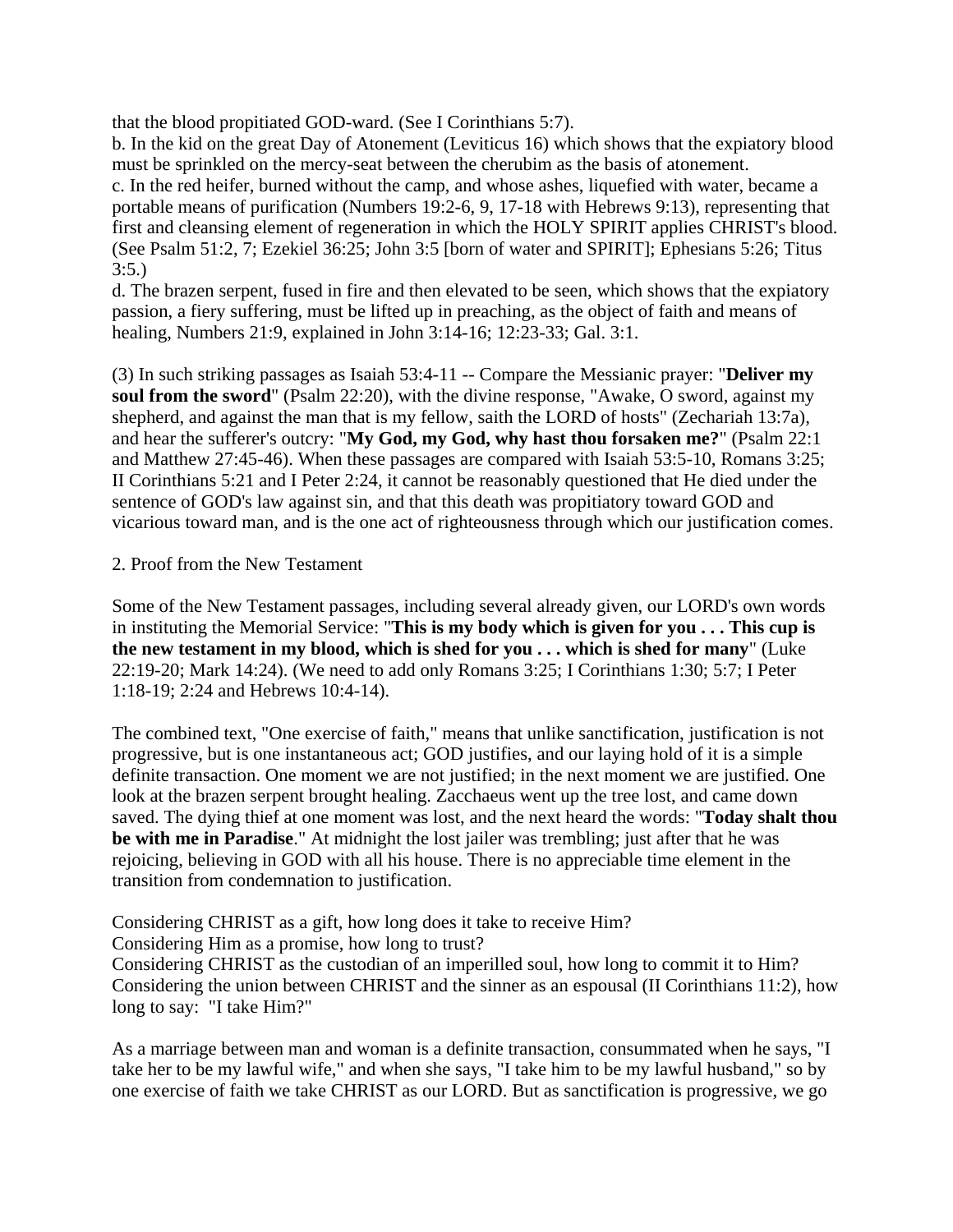on in that from faith to faith. But justification through faith in a Substitute does not turn loose a criminal on society. If it be meant a criminal in deed, it is not true, because to the last farthing the law claim has been met in the payment of the surety. In other words, the law has been fully satisfied. If it be meant in spirit, it is not true, for every justified man is regenerated. A new heart to love GOD and man has been given, a holy disposition imparted, loving righteousness and hating iniquity. A spirit of obedience, new and right motives of gratitude and love are at work, and motive determines very largely the moral quality of action. In other words, the justified man is also a new creature.

It secures in the new creature the only basis of true morality.

Morality is conformity with moral law. Immorality is non-conformity with moral law. The first and great commandment of moral law is supreme love toward GOD, and the second is love to thy neighbor as thyself. No unregenerate man can make a step in either direction any more than a bad tree can produce good fruit, for "**the carnal mind is enmity against God; for it is not subject to the law of God, neither indeed can be**." The unregenerate is self-centered; the regenerate, Christ-centered. The justified man, being regenerate, will be necessarily a better man personally and practically than he was before in every relation of life -- better in the family, better in society and better in the state. A claim to justification without improvement in these directions is necessarily a false claim.

The writer in 2:17 has already introduced the word "law" in a special sense when discussing the case of the Jew as contradistinguished from other nations. And this is the sense of his word "law" when he says, "**For until the law sin was in the world**." Law, to a Jew, meant the Sinaitic law.

But the Apostle is proving that law did not originate at Sinai, in any sense except for one nation, as was evident from sin and death anterior to it. First, there was primal law inherent in GOD's intent in creating moral beings, and in the very constitution of their being, and in all their relations. And this law, even to Adam in innocence, found statutory expression in the law of labor, the law of marriage and in the law of the Sabbath, as well as in the particular prohibition concerning the tree of death.

# **VI. THE INTERVENTION OF THE GRACE COVENANT**

Immediately after Adam's fall and expulsion from Paradise came the intervention of the grace covenant with its law of sacrifices, symbolically showing the way of a sinner's approach to GOD through vicarious expiation. There were preachers and prophets of grace before the Flood, as well as the convicting and regenerating SPIRIT. All these expressions of law passed over the Flood with Noah, with several express additions to the statutory law both civil and criminal. Death proved sin, and sin proved law, before we come to Sinai. Adam was under law. Adam sinned and death reigned over him. Adam's descendants down to Moses died. Therefore, they had sinned, and therefore were under the law. But their sin was not like Adam's in several particulars: (1) They did not sin as the head of a race. (2) They did not sin from a standpoint of innocence and holiness, but from an inherited depravity. (3) They sinned under a grace covenant which Adam had not in Paradise. This last particular is here emphasized, where grace in justification is contrasted with the condemnation through Adam's one offense.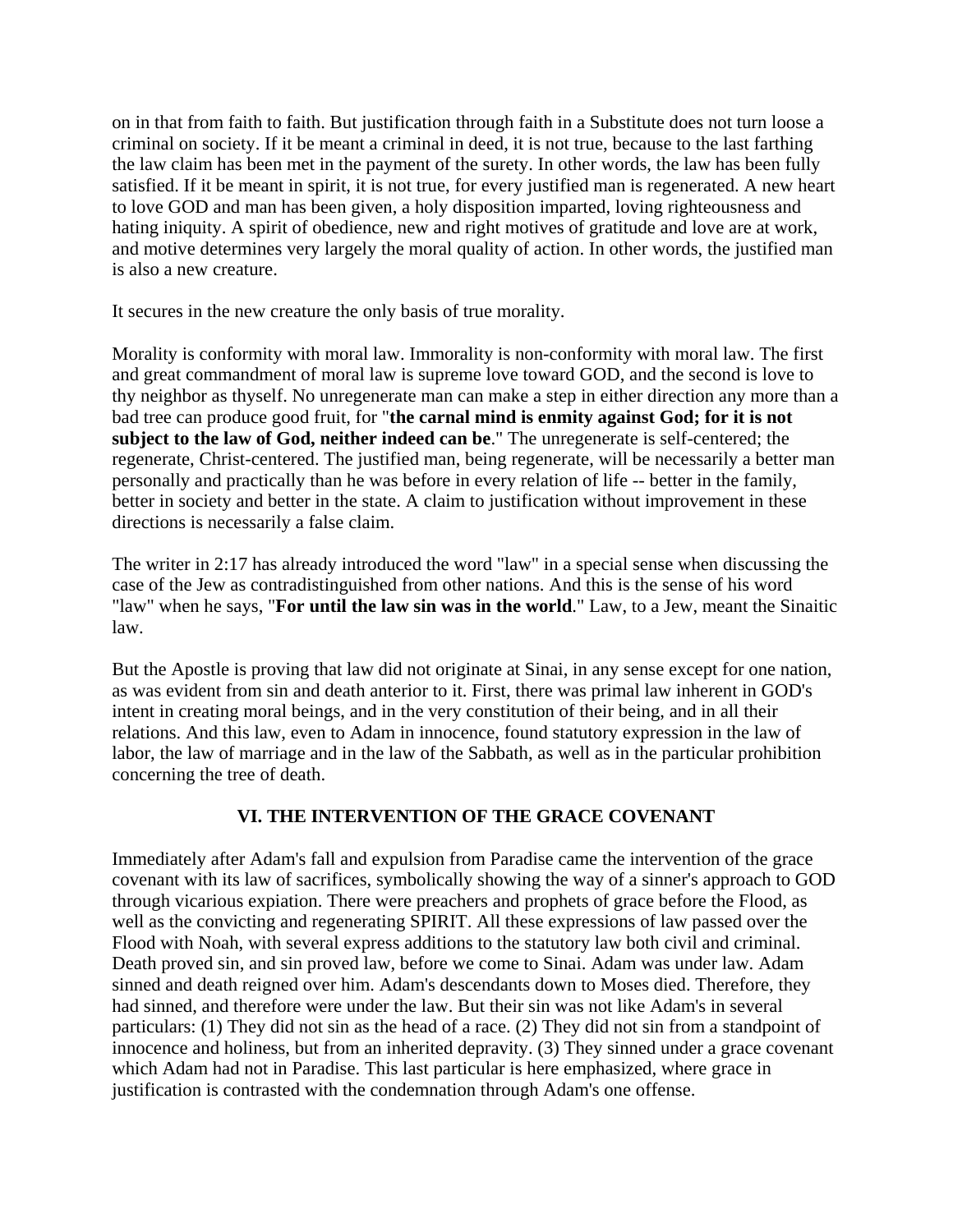If then the Sinaitic code did not originate law, what was its purpose? "**Moreover the law entered, that the offence might abound**" (Romans 5:20). This purpose of the law will be considered more elaborately later. Just here it is sufficient to say that the Sinaitic code under three great departments, or heads, is the most marvelous and elaborate expression of law known to history. Its three heads or constituent elements, as we learn in the Old Testament are --

1. The Decalogue, or moral law, or GOD and the normal man.

2. The law of the altar, or GOD and the sinner, or the sinner's symbolic way of approach to GOD, including a place to find Him, a means of propitiating Him, times to approach Him, and an elaborate ritual of service.

3. The judgments, or GOD and the State, in every variety of municipal, civil and criminal law.

So broad, so deep, so high, so minute, so comprehensive is this code, so bright is its light, that every trespass in thought, word and deed is not only made manifest, but is made to abound, in order that where sin abounded, grace would abound exceedingly.

# **QUESTIONS FOR STIMULATION AND REVIEW**

1. What part of chapter 5 is but an elaboration, or conclusion, of the line of argument started in chapters 3 and 4?

- 2. What vital question is here answered?
- 3. What is the corresponding doctrine to our getting into CHRIST?
- 4. What are the names of these two doctrines?
- 5. How elsewhere is the doctrine of "CHRIST in us" through regeneration presented?
- 6. What is the proof that the method of this induction is also by faith?

7. What is the fallacy of affirming that subjective peace is simultaneous with justification? Illustrate.

8. What, in order, are the elements of the happy estate of the justified?

9. By what new line of argument in 5:12-21 does the Apostle convey assurance of salvation to the justified?

10. How does this text startlingly offend and confound the reasonings of the carnal mind?

- 11. On what ground does the context base the condemnation of all men?
- 12. What is the meaning of the context, "and so death passed upon all men," and so forth?
- 13. On what ground does sin condemn, and what the proof?
- 14. How does human law in this respect conform to divine law?
- 15. What was the one offense committed by the first Adam?
- 16. On whom did race responsibility rest -- Adam or Eve, or both, and why?
- 17. If only Eve sinned, what would have been the result?
- 18. What error has since arisen from holding Eve responsible?
- 19. What bearing has this fact on the Second Adam?
- 20. How could JESUS, being born of a depraved woman, escape depraved nature?
- 21. What is CHRIST's one act of righteousness, which is the ground of our justification?
- 22. What particular proof of this one act of righteousness from both Testaments?
- 23. How is it that justification through faith in a Substitute does not turn loose a criminal on society?
- 24. Explain the parenthetic statement in 5:13-17.